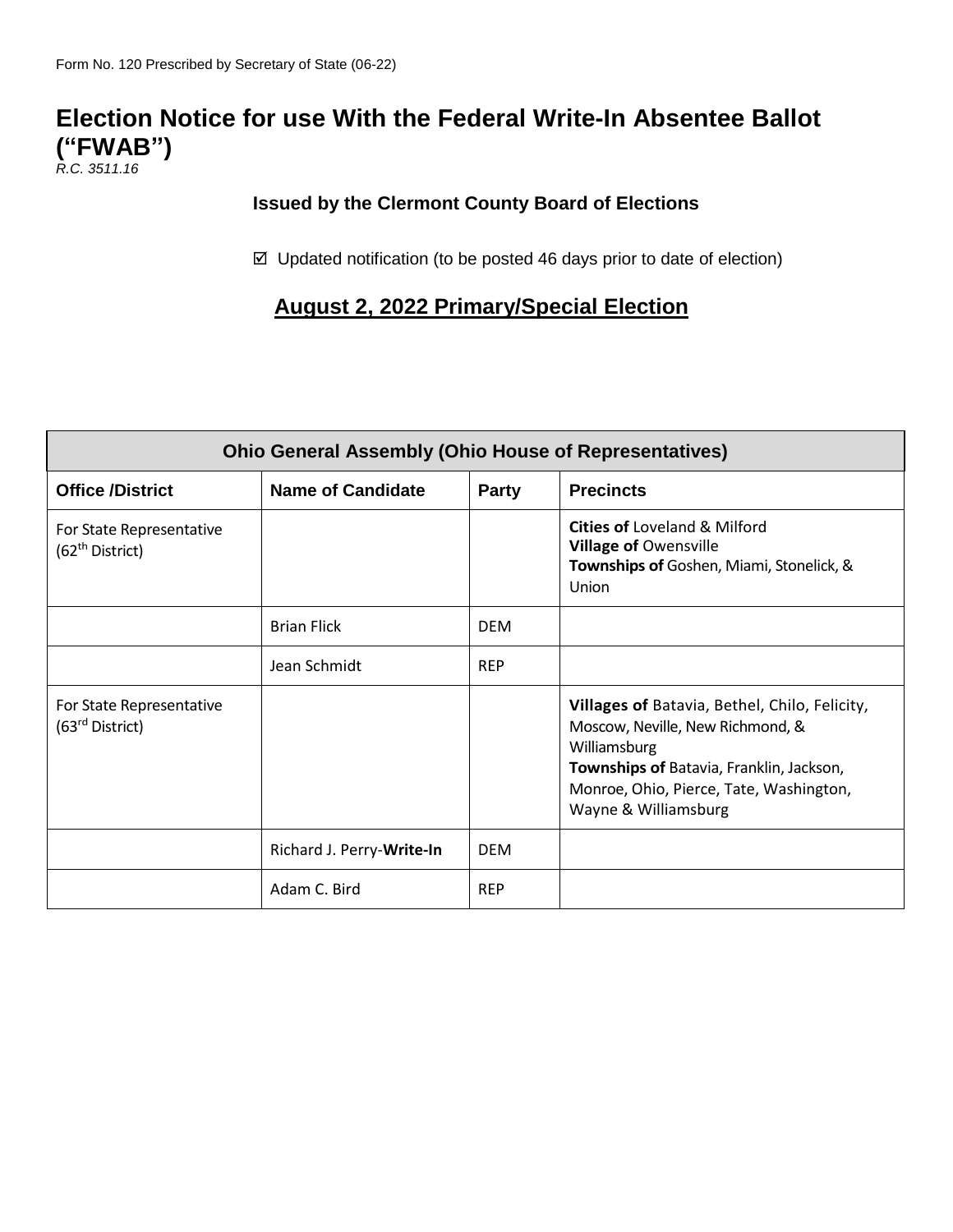| <b>Party Offices (State Central Committee)</b>                      |                             |            |                               |  |
|---------------------------------------------------------------------|-----------------------------|------------|-------------------------------|--|
| <b>Office /District</b>                                             | Name of<br><b>Candidate</b> | Party      | <b>Precincts</b>              |  |
| <b>State Central Committee Man</b><br>(14 <sup>th</sup> District)   |                             |            | All Clermont County Precincts |  |
|                                                                     | Randy E. Basham             | <b>DEM</b> |                               |  |
|                                                                     | Ben Brady                   | <b>DEM</b> |                               |  |
|                                                                     | Melvin A. Dean              | <b>REP</b> |                               |  |
|                                                                     | <b>Chris Hicks</b>          | <b>REP</b> |                               |  |
|                                                                     | Christopher Orleck          | <b>REP</b> |                               |  |
|                                                                     | <b>Greg Simpson</b>         | <b>REP</b> |                               |  |
| <b>State Central Committee Woman</b><br>(14 <sup>th</sup> District) |                             |            | All Clermont County Precincts |  |
|                                                                     | Melissa Cropper             | <b>DEM</b> |                               |  |
|                                                                     | Gloria Martin               | <b>REP</b> |                               |  |